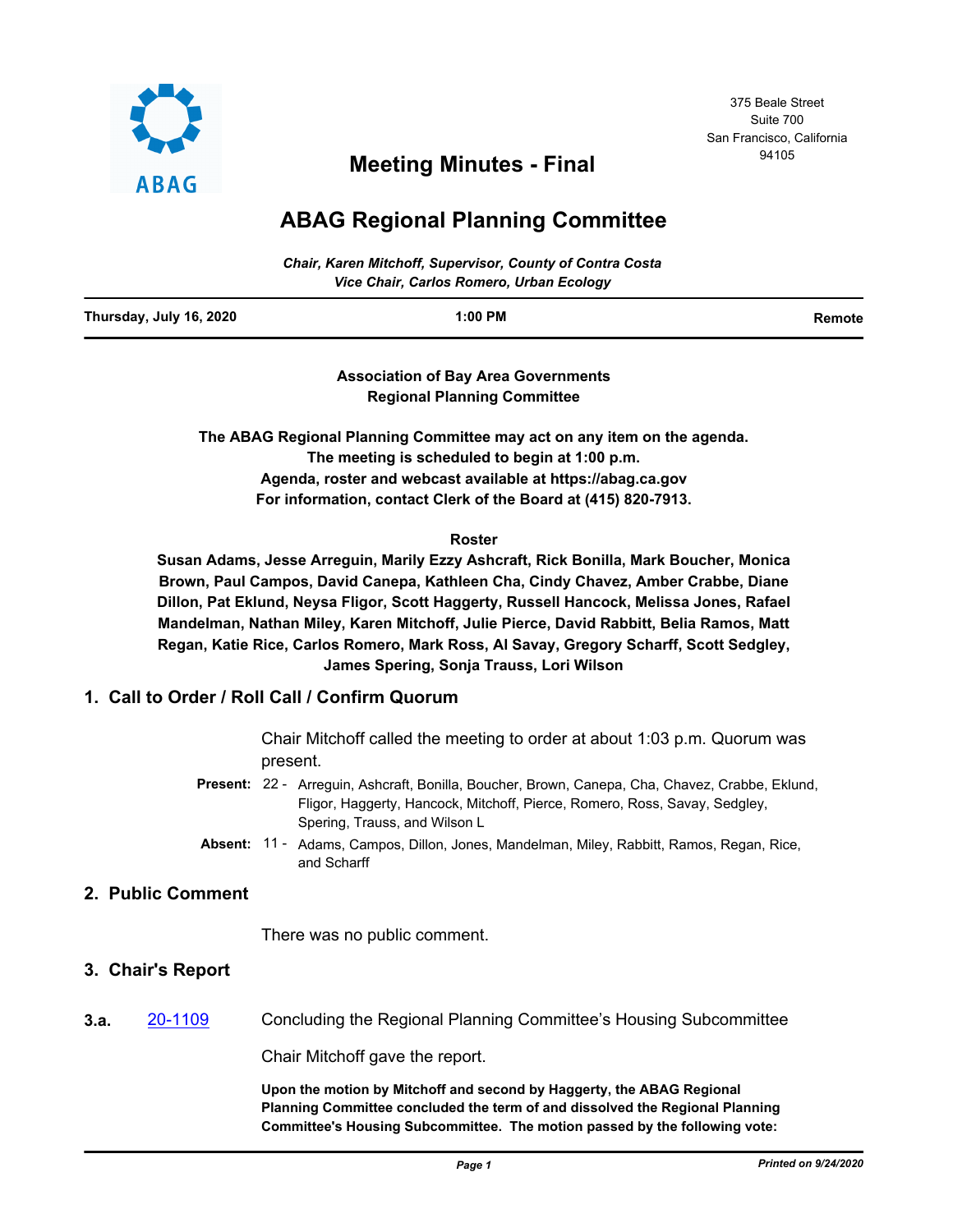- Aye: 19 Arreguin, Ashcraft, Bonilla, Canepa, Cha, Crabbe, Eklund, Fligor, Haggerty, Hancock, Mitchoff, Pierce, Romero, Ross, Savay, Sedgley, Spering, Trauss, and Wilson L
- Nay: 1 Brown
- Absent: 13 Adams, Boucher, Campos, Chavez, Dillon, Jones, Mandelman, Miley, Rabbitt, Ramos, Regan, Rice, and Scharff

#### **4. Consent Calendar**

**Upon the motion by Pierce and second by Haggerty, the Consent Calendar was approved. The motion passed unanimously by the following vote:**

- Aye: 19 Arreguin, Ashcraft, Bonilla, Brown, Canepa, Cha, Crabbe, Eklund, Fligor, Haggerty, Hancock, Mitchoff, Pierce, Romero, Ross, Savay, Sedgley, Spering, and Wilson L
- Absent: 14 Adams, Boucher, Campos, Chavez, Dillon, Jones, Mandelman, Miley, Rabbitt, Ramos, Regan, Rice, Scharff, and Trauss
- **4.a.** [20-0975](http://mtc.legistar.com/gateway.aspx?m=l&id=/matter.aspx?key=20839) Approval of ABAG Regional Planning Committee Minutes of May 6, 2020

### **5. Plan Bay Area 2050**

**5.a.** [20-1006](http://mtc.legistar.com/gateway.aspx?m=l&id=/matter.aspx?key=20870) Plan Bay Area 2050 Draft Blueprint: Key Findings

Presentation on the findings from the Draft Blueprint analysis, highlighting successes and shortcomings in advance of stakeholder workshops later this month.

Dave Vautin gave the report.

The following gave public comment: Rodney Nickens; Sam Deutsch; Scott Littlehale; Sara Olgivie; Adam Buchbinder; Alfred Twu; Kenneth Russell; Theo Gordon; Robert Fruchtman; Jordan Grimes; Riley Avron; Kyle Kelley.

The following submitted public comment: Shajuti Hossain.

**5.b.** [20-1008](http://mtc.legistar.com/gateway.aspx?m=l&id=/matter.aspx?key=20872) Plan Bay Area 2050: Additional Priority Development Areas (PDA) Submitted for Final Blueprint

> Presentation highlighting PDA nominations received during the second round of submissions this spring in advance of ABAG Executive Board adoption for Final Blueprint.

Mark Shorett gave the report.

The following gave public comment: Rodney Nickens; Robert Fruchtman.

## **6. Regional Housing Needs Allocation**